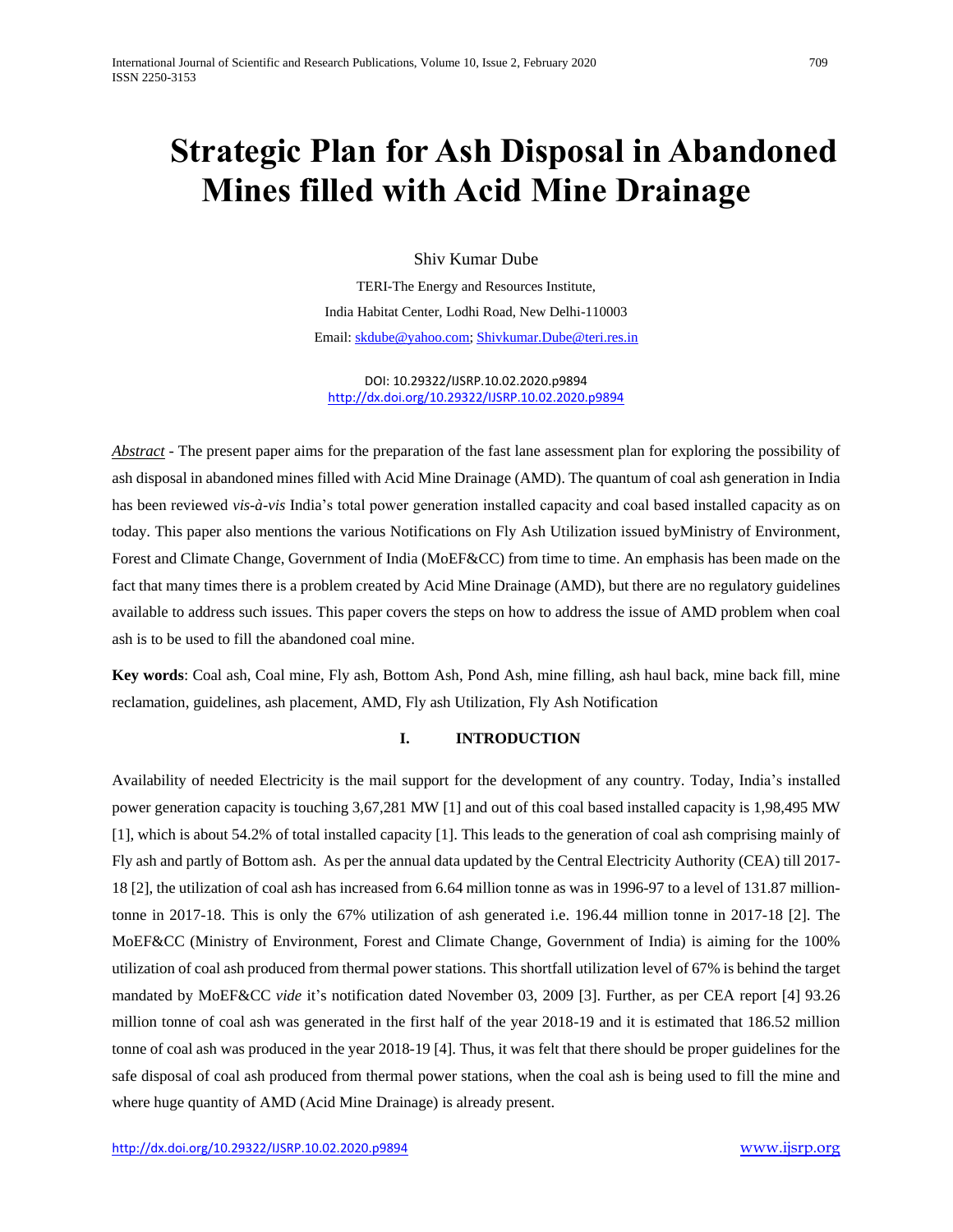# **II. FLY ASH UTILIZATION NOTIFICATIONS ISSUED BY THE MOEF&CC**

This huge amount of ash generated is nuisance to handle and it's disposal is threat to the environment. Thinking on these lines Government of India is consistently making efforts for its gainful utilization and with this objective the MoEF&CC issued the Fly ash Notifications from time to time. The best avenue for ash utilization appears to be mine reclamation. The Ministry of Environment & Forest & Climate Change, Government of India had issued Notification No. S.O. 763(E), Dated September 13, 1999 [3] & the same is amended on August 27. 2003 regarding the utilization of fly ash/ Bottom ash generated from Coal/Lignite based thermal power plant, to protect the environment, conserve top soil & prevent the dumping & disposal of fly ash discharged from coal or lignite based thermal power plants. Thus the said modified Notifications issued from time to time for coal ash utilization are mentioned below for the quick reference.

It is a matter of concern so MoEF&CC and other related government departments are addressing the bottlenecks/difficulties to achieve the target of 100% Fly Ash Utilization. In this regard recently, MoEF&CC has issued an amendment dated 25<sup>th</sup> January, 2016 to existing notification for the purpose of increasing fly ash utilization and for revising, the target date of 100% ash utilization to  $31<sup>st</sup>$  December, 2017 [6,7].

#### **III. FLY ASH UTILIZATION NORMS BEING MADE MORE STRINGENT**

Thus Ministry of Environment, Forest and Climate Change (MoEF&CC) has revised and made the norms more stringent for fly ash usage and disposal by granting permission to use it for agriculture. The ministry has also made it mandatory for power plants to give fly ash free of cost to users located within 300-kilometre-radius [7]. Every construction agency engaged in making of roads within a radius of 300 kilometer [7] from a coal or lignite based thermal power plant would be bound to use fly ash in accordance with the guidelines or specifications issued by the Indian Road Congress [7].

A large number of technologies have been developed for gainful utilization and safe disposal and management of fly ash under the concerted efforts made by National Council for Cement & Building Materials (NCB), NTPC Ltd. (National Thermal Power Corporation Limited), DST (Department of Science and Technology, Ministry of Science and Technology, Government of India), CSIR (Council of Scientific & Industrial Research, Government of India) laboratories and many other entities including private entities since the year 1983 [8-11]. As a result, Fly ash earlier was considered to be "hazardous industrial waste" material, has now acquired the status of useful and sellable commodity.

# **IV. CHALLENGE PROVIDED BY AMD (ACID MINE DRAINAGE) AND REMEDIATION THEREOF**

In India, so far not many efforts have been made to use thermal power coal ash as backfill material in underground/ open cast mines which are filled with AMD (Acid Mine Drainage) and to predict its subsequent effect on ground water quality. One of the main problems in disposing of large quantities of coal ash is the possible leaching of different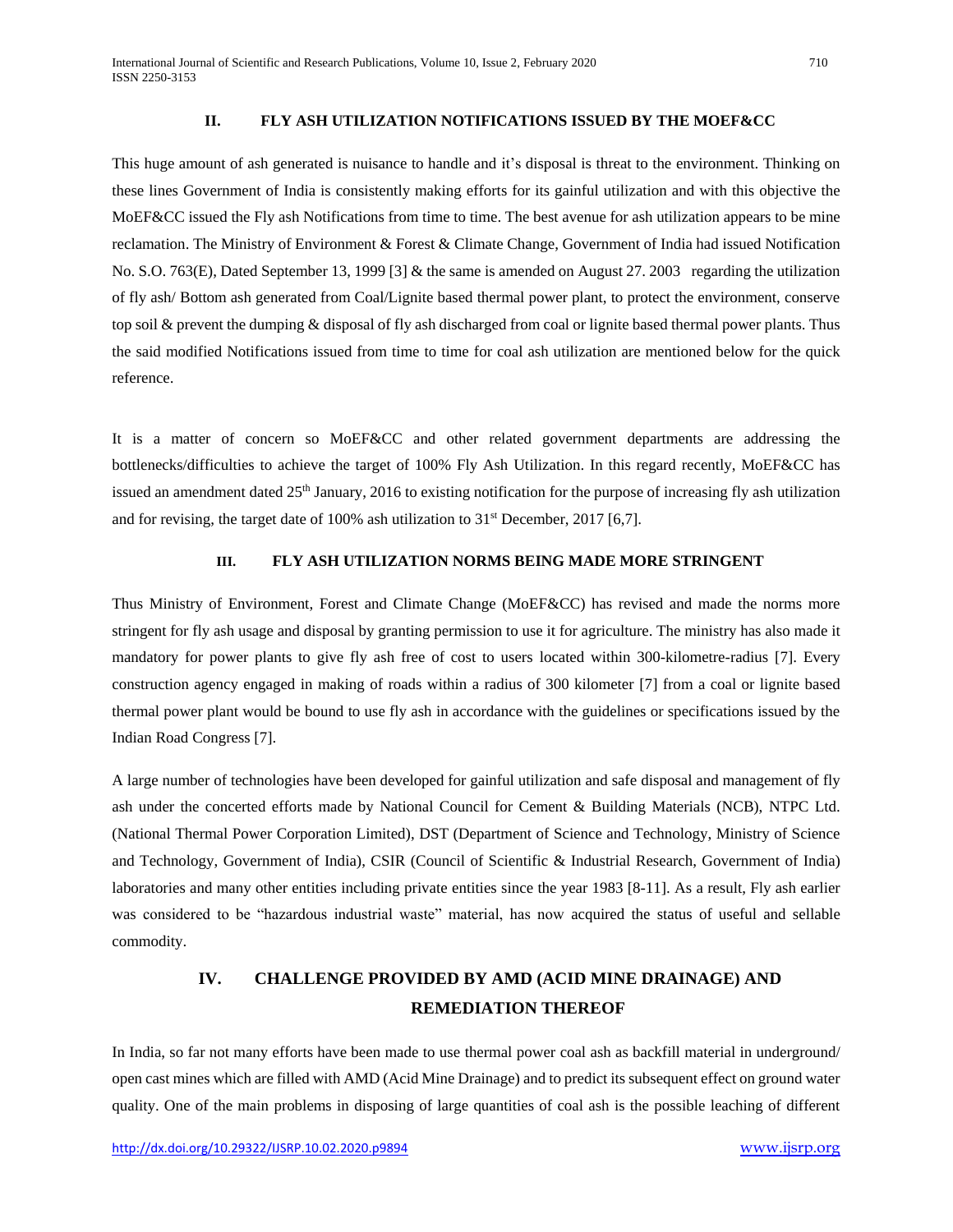elements which are toxic, and generally speaking are Chromium (6+), Arsenic (As), Nickel (Ni), Cadmium (Cd), Lead (Pb), Antimony (Sb), Manganese (Mn), Boron (B) and many such other elements. In general these are normally found.

Although, Government of India-DGMS (Directorate General of Mine Safety) [12], CMPDI (Central Mine Planning and Development Institute Limited) etc. had issued the Guidelines for Mine Closer Plan 2013 and Coal Mine Regulations 2011-Mine Reclamation Plan, but without mentioning fly ash. MoEF&CC *vide* it's Office memorandum F. No. 22-13/2019-IA-III dated 28th August 2019 issued the Guidelines for disposal/utilization of Fly Ash for reclamation of low lying areas and for stowing of Abandoned mines/Quarries [13]. Although a lot of work has been done, but scientific aspects and requirements *vis-à-vis* AMD of such reclamation of mines with fly ash have not been worked out so far, for the mines which are filled with Acid Mine Drainage (AMD) or are likely to be created in future after completion of the de-coaling of working mines with Indian context. An extensive survey has been made where coal ash has been used in back filling the mines, development of demonstration projects to promote large volume coal ash utilization etc. [14-25].

## **V. METHODOLOGY ADOPTED BY EXPERTS**

Example of the work National Mine Land Reclamation Centre, Morgantown, West Virginia, USA and other experts work are reviewed, which have been executed in USA under more severe conditions than Indian conditions. The problems of toxicity and occurrence of Arsenic (As) have drawn much attention in Indian scenario. The issue of release of Arsenic (As) from coal ash has risen from several thermal power plants and created air, soil and water pollution. The heavy metal Arsenic (As) exists in the −3, 0, +3 and +5 oxidation states (Smedley et al., 2001) [22]. As a result Arsenic (As) forms different types of compounds and impacts health differently in different cases. The burning of coal and smelting of metals are major sources of Arsenic (As) in the air. The most sensitive ecological indicator of environmental pollution of arsenic, via air, was a mass eradication of honeybee families, first described as "Tisin's disease" by Svoboda in 1936 [23], which occurred in the vicinity of agglomeration furnace facilities. Similar situations also have found in the vicinity of different smelters and power plants that burn coal with a high Arsenic (As) content (Bencko, 1987) [24]. The World Bank Group has also issued Pollution Prevention and Abatement Handbook on Arsenic Effective July 1998 [25]. This may emphasize environmental problem by Arsenic (As) leaching in to soils and groundwater and re-entry of Arsenic (As) in to atmosphere from fly ashes dumped near the plant area. This fact is referred here because there is lot of problem due to presence of Arsenic (As) in the eastern part of India say the areas of adjoining borders of states of Orissa, West Bengal and Chhattisgarh. A lot of information available on the environmental problems related to Coal ash in public domain.

#### **VI. THE OBJECTIVE**

The objective of this paper is to give confidence to the authorities and regulatory bodies that thermal power coal ash could be safely and environment friendly be placed in the de-coaled mines and 100% ash could be utilized. This way the requirements of the notification of government of India for 100% ash utilization could be met successfully.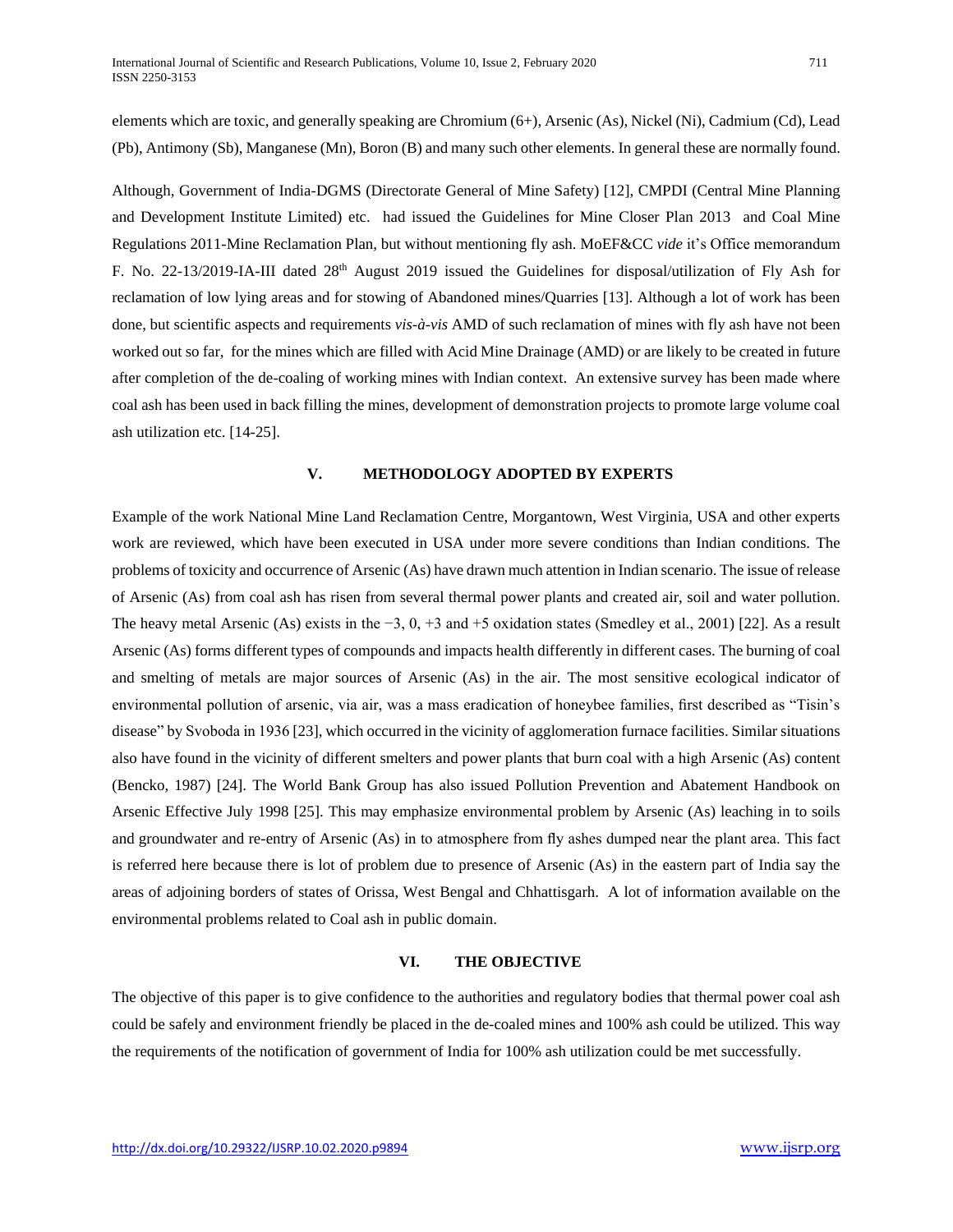This Paper also intends to chalk out the need for taking up the necessary experimental study for suitable locations in India, where there is possibility of AMD presence such as Gorbi Mine area in "Singrauli" region and North East part of India in particular etc. There is also a great problem of disposal of ash in the regions of "Singrauli", "Korba", "Angul" etc. In "Singrauli" region there is threat of damage of a huge water body the lake known as "Rihand Reservoir" and there are also major coal based power stations like (i) NTPC Singrauli, (ii) NTPC Rihand, (iii) NTPC Vindhyachal, (iv) Anpara, U.P. (v) Obra, U.P. (vi) Reliance-Sasan, (vi) Essar-Sasan, (vii) Hindalco-Bargawan, (viii) Chitrangi. For understanding purpose the Chitrangi thermal power station could be discussed here. This power station is having about 25,322 MW installed capacity [2] and would be producing about 1,85,695 tonne of coal ash every day as based on the data of NTPC Talcher power station which is having 3000 MW installed capacity and is producing at least 22,000 tonne [2] of coal ash every day when power stations run at normal PLF (Plant Load Factor) [2].

This huge amount of coal ash produced is big nuisance and threat to the environment as there is a limited scope of ash utilization because Singrauli region which is in a remote location.

It is very necessary to make an attempt to study the scope of ash filling in coal mines in this remotely located region. The Gorbi mine in located in this region and has Acid Mine Drainage (AMD) problem.

# **VII. STUDY REQUIRED ON INTERACTION OF COAL ASH WITH ACID MINE DRAINAGE**

Coal ash and Mine water interaction study with the aim to provide a representative data regime to arrive at the common line of action is essential, which would serve as a basic document for the formulation of guidelines for use of ash in mine back filling or reclamation purpose especially for the mines having AMD problem. It is necessary to take up the study through the following activities for respective materials:

- i. Fly Ash:
	- a. Chemical Characterization :  $SiO_2$ ,  $Al_2O_3$ ,  $Fe_2O_3$ , CaO, MgO, TiO<sub>2</sub>, SO<sub>3</sub>, Na<sub>2</sub>O, P<sub>2</sub>O<sub>5</sub>, K<sub>2</sub>O, V<sub>2</sub>O<sub>5</sub>, and Organic carbon
	- b. Physical Characterization: pH, Conductivity, Bulk Density, Specific Gravity, Porosity, Fineness, and Un-burned Carbon
	- c. Mineralogical Characterization and Toxic, Trace and Heavy elements like Se, As, Co, Cu, V, Cr<sup>6+</sup>, Pb, Mn, Hg, Ba, Ni, Zn, Cd, B, Fe
- ii. Bottom ash:
	- a. Chemical Characterization :  $SiO_2$ ,  $Al_2O_3$ ,  $Fe_2O_3$ ,  $CaO$ ,  $MgO$ ,  $TiO_2$ ,  $SO_3$ ,  $Na_2O$ ,  $P_2O_5$ ,  $K_2O$ ,  $V_2O_5$ , and Organic carbon,
	- b. Physical Characterization: pH, Conductivity, Bulk Density, Specific Gravity, Porosity, Fineness, and Un-burned Carbon,
	- c. Mineralogical Characterization and Toxic, Trace and Heavy elements like Se, As, Co, Cu, V,  $Cr^{6+}$ , Pb, Mn, Hg, Ba, Ni, Zn, Cd, B, Fe
- iii. Pond ash:
	- a. Chemical Characterization :  $SiO<sub>2</sub>$ ,  $Al<sub>2</sub>O<sub>3</sub>$ ,  $Fe<sub>2</sub>O<sub>3</sub>$ ,  $CaO$ ,  $MgO$ ,  $TiO<sub>2</sub>$ ,  $So<sub>3</sub>$ ,  $Na<sub>2</sub>O$ ,  $P<sub>2</sub>O<sub>5</sub>$ ,  $K<sub>2</sub>O$ ,  $V<sub>2</sub>O<sub>5</sub>$ , and Organic carbon,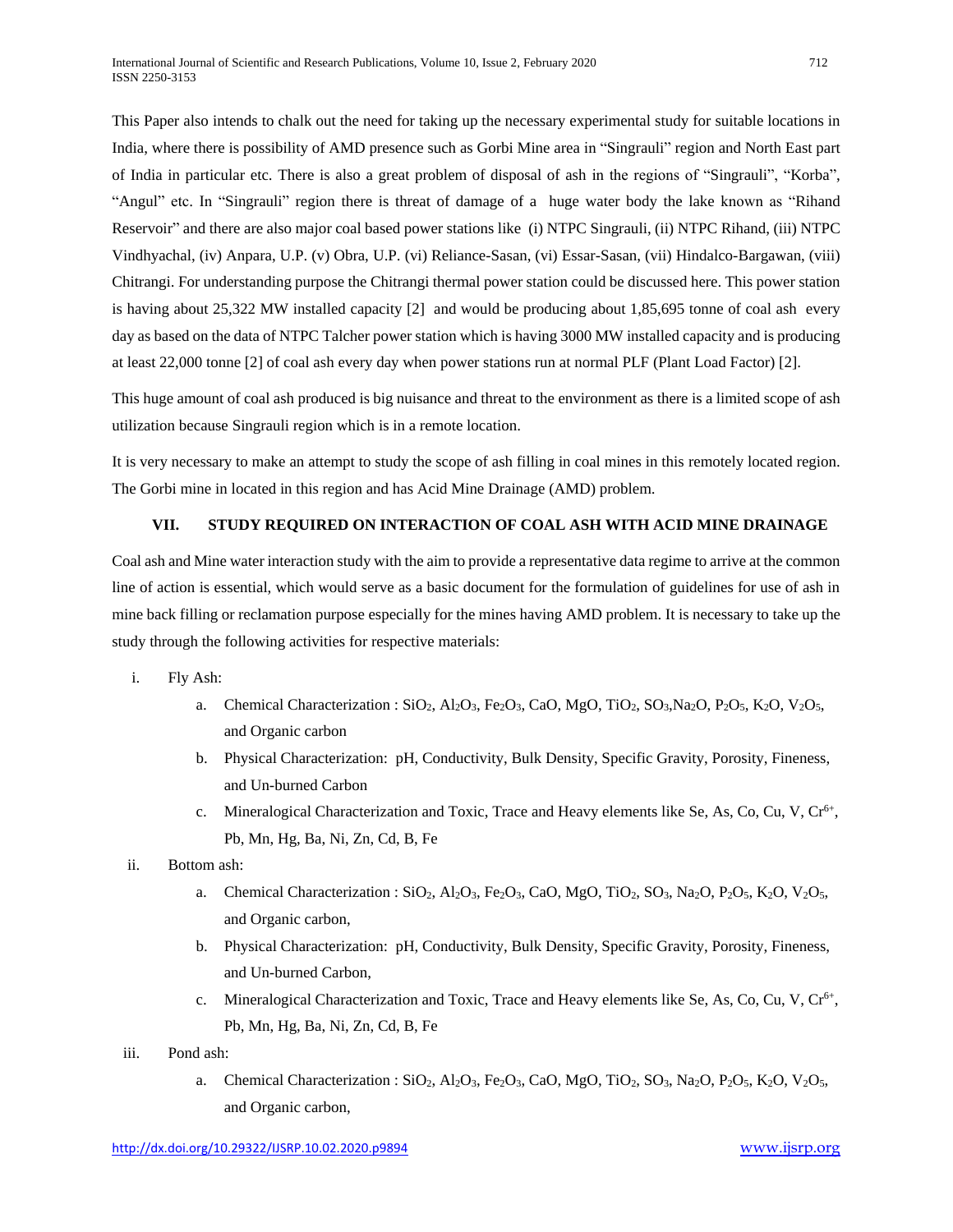- b. Physical Characterization: pH, Conductivity, Bulk Density, Specific Gravity, Porosity, Fineness, Un-burned Carbon,
- c. Mineralogical Characterization and Toxic, Trace and Heavy elements like Se, As, Co, Cu, V, Cr6+, Pb, Mn, Hg, Ba, Ni, Zn, Cd, B, Fe
- iv. Acid Mine Drainage (AMD)/ Mine Water:
	- a. Se, As, Co, Cu, V, Cr6+, Pb, Mn, Hg, Ba, Ni, Zn, Cd, B, Fe, Th, U,
	- b. pH, Conductivity,  $SiO_2$ ,  $Al_2O_3$ , Fe<sub>2</sub>O<sub>3</sub>, CaO, MgO, TiO<sub>2</sub>, SO<sub>3</sub>, Na<sub>2</sub>O, P<sub>2</sub>O<sub>5</sub>, K<sub>2</sub>O, V<sub>2</sub>O<sub>5</sub> and Organic carbon,
	- c. Specific Gravity,
	- d. Acid Mine Drainage (AMD)/ Mine Water quality criteria for different uses (specified by CPCB, 1979 and the Bureau of Indian Standards, 1982) as per the Indian Standard for Industrial effluents
- v. Soil in the mine area:
	- a. Chemical Characterization :  $SiO_2$ ,  $Al_2O_3$ ,  $Fe_2O_3$ , CaO, MgO, TiO<sub>2</sub>, SO<sub>3</sub>, Na<sub>2</sub>O, P<sub>2</sub>O<sub>5</sub>, K<sub>2</sub>O, V<sub>2</sub>O<sub>5</sub>,
	- b. Physical Characterization: pH, Conductivity, Bulk Density, Specific Gravity, Porosity, Fineness, Un-burned Carbon,
	- c. Mineralogical Characterization and Toxic, Trace and Heavy elements like Se, As, Co, Cu, V, Cr<sup>6+</sup>, Pb, Mn, Hg, Ba, Ni, Zn, Cd, B, Fe
- vi. Ground water as per Indian Standard: Surface water quality criteria for different uses (specified by CPCB, 1979 and the Bureau of Indian Standards, 1982)
- vii. Surface water as per Indian Standard: Surface water quality criteria for different uses (specified by CPCB, 1979 and the Bureau of Indian Standards, 1982)
- viii. Quick Lime:
	- a. Chemical Characterization :  $SiO_2$ ,  $Al_2O_3$ ,  $Fe_2O_3$ , CaO, MgO, TiO<sub>2</sub>, SO<sub>3</sub>, Na<sub>2</sub>O, P<sub>2</sub>O<sub>5</sub>, K<sub>2</sub>O, V<sub>2</sub>O<sub>5</sub>, Mostly for Lime Purity, and
	- b. Bulk Density
- ix. Hydrated lime and Any other alkaline material available:
	- a. Chemical Characterization :  $SiO_2$ ,  $Al_2O_3$ ,  $Fe_2O_3$ , CaO, MgO, TiO<sub>2</sub>, SO<sub>3</sub>, Na<sub>2</sub>O, P<sub>2</sub>O<sub>5</sub>, K<sub>2</sub>O, V<sub>2</sub>O<sub>5</sub>, Mostly for Lime Purity
	- b. Bulk Density,
	- c. Kinetic studies of interaction of reaction of Hydrated Lime with Acid Mine Drainage (AMD)/ Mine Water
- x. Leaching characteristics by TCLP/ SPLP procedure with AMD/ Mine water for
	- a. Fly ash
	- b. Bottom ash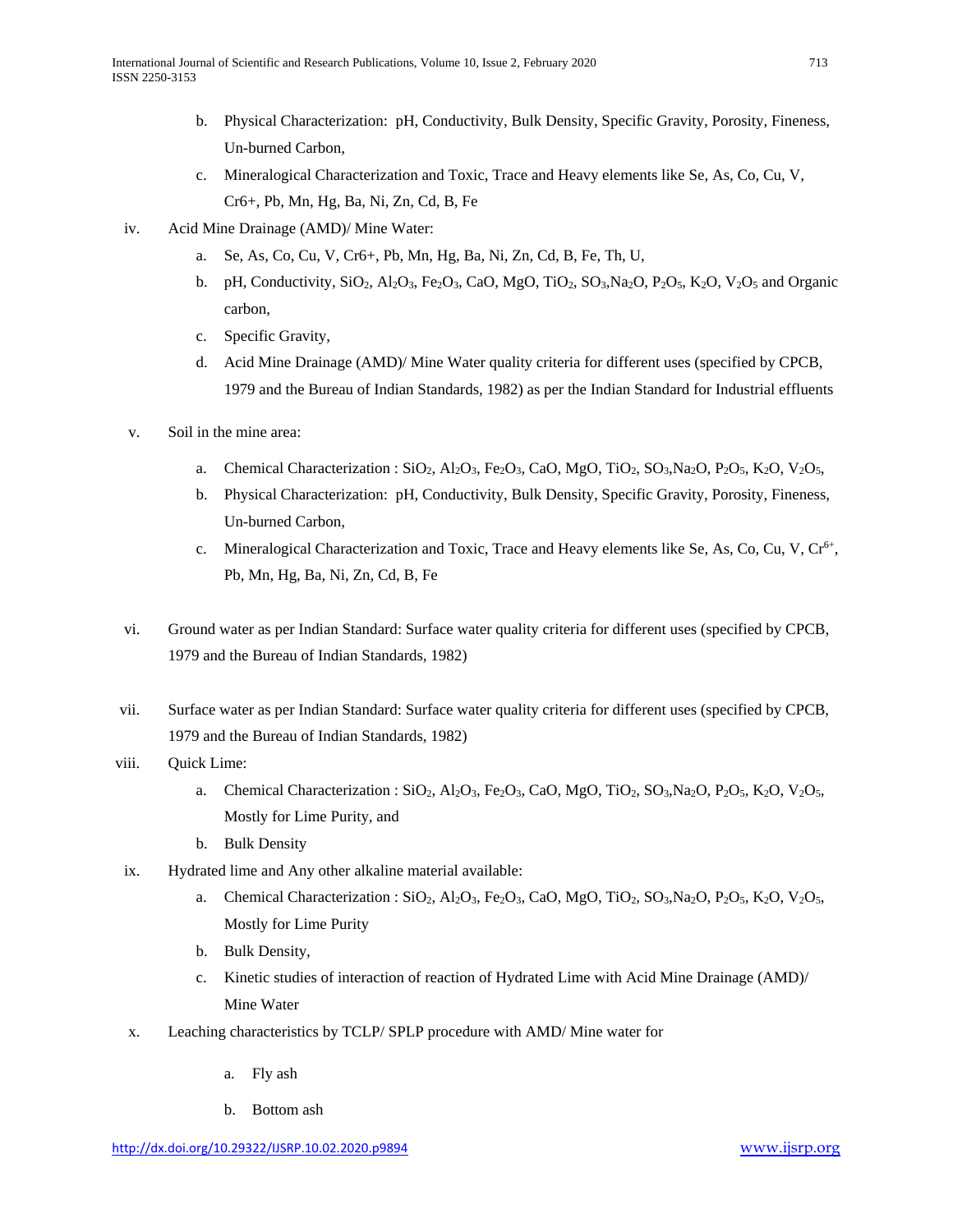#### c. Pond ash

- xi. Broadly TCLP (Toxicity Characteristic Leachate Procedure) [17] is deployed to find out the organic and inorganic ions mobility present in liquid, solid, and multiphasic wastes present and in this case the is AMD.
- xii. Synthetic Precipitation Leaching Procedure (SPLP) [18] is to be conducted as per EPA norm SW-846 Test Method 1312:

#### **Quote**

*"Method 1312 is designed to determine the mobility of both organic and inorganic analytes present in liquids, soils, and wastes."*

# **UnQuote**

The technique of SPLP (Synthetic Precipitation Leaching Procedure), is useful when we have to test for certain materials on the exterior of surfaces, which are exposed to rainfall.

#### VIII. DISCUSSIONS

It would be prudent if some basic are discussed here as described by Charles A. Cravotta III and Carl S. Kirby [18]. Acid Mine Drainage (AMD) is well characterized by high concentrations of dissolved sulfate  $(SO<sub>4</sub><sup>2</sup>$ , ferrous iron  $(Fe<sup>2+</sup>)$ , and ferric iron  $(Fe<sup>3+</sup>)$  and colloidal or particulates Fe III compounds that are produced by the microbial oxidation of reduced forms of sulfur and iron in pyrite  $(F \in S_2)$ :

FeS<sup>2</sup> + 3.5 O<sup>2</sup> + H2O Fe2+ + 2 SO<sup>4</sup> 2- + 2 H<sup>+</sup> ……………..(1) Fe2+ + 0.25 O<sup>2</sup> + 2.5 H2O Fe(OH)<sup>3</sup> (s) + 2 H<sup>+</sup> ……………..(2)

The total stoichiometric oxidation of pyrite by oxygen  $(O_2)$  is shown by combining Equations 1 and 2. Half the protons  $(H<sup>+</sup>)$ , or acid, produced by the complete oxidation of pyrite results from the oxidation of pyritic sulfur to SO<sub>4</sub><sup>2</sup> (Eqn. 1) and the other half results from the oxidation of Fe(II) to Fe (III) and its consequent precipitation as Fe(OH)<sub>3</sub> (Eqn. 2). It could be discussed here more, but at the moment it is not required here. Acid Mine Drainage (AMD) is a dangerous pollutant of surface water. The main cause of AMD is the Pyrites (FeS and Fe<sub>2</sub>S<sub>3</sub>) encapsulated in coal seams and when it comes in contact with atmospheric oxygen, water and bacteria then it forms solutions of net acidity. This situation happens in abandoned and active coal mines in the mining process. AMD degrades surrounding landscapes and many a times is responsible for loss of life of animals and aquatic life.AMD also restricts water stream use for public consumption of water and industrial water supplies. Even it cannot be used for recreation purpose. After carrying out the investigations on the fly ash, bottom ash, pond ash, soil, lime/quick lime, the assessment has to be made for the pH, and acidity of the AMD accumulated in the mine pits. It would be prudent to understand at this moment the concept of Acidity of the AMD in coal mining parlance and is explained below [26].

Charles A. Cravotta III and Carl S. Kirby [26] demonstrated that the hot acidity is related to the pH, alkalinity, and dissolved concentrations of Fe, Mn, and Al in fresh mine drainage. They have shown that the hot acidity accurately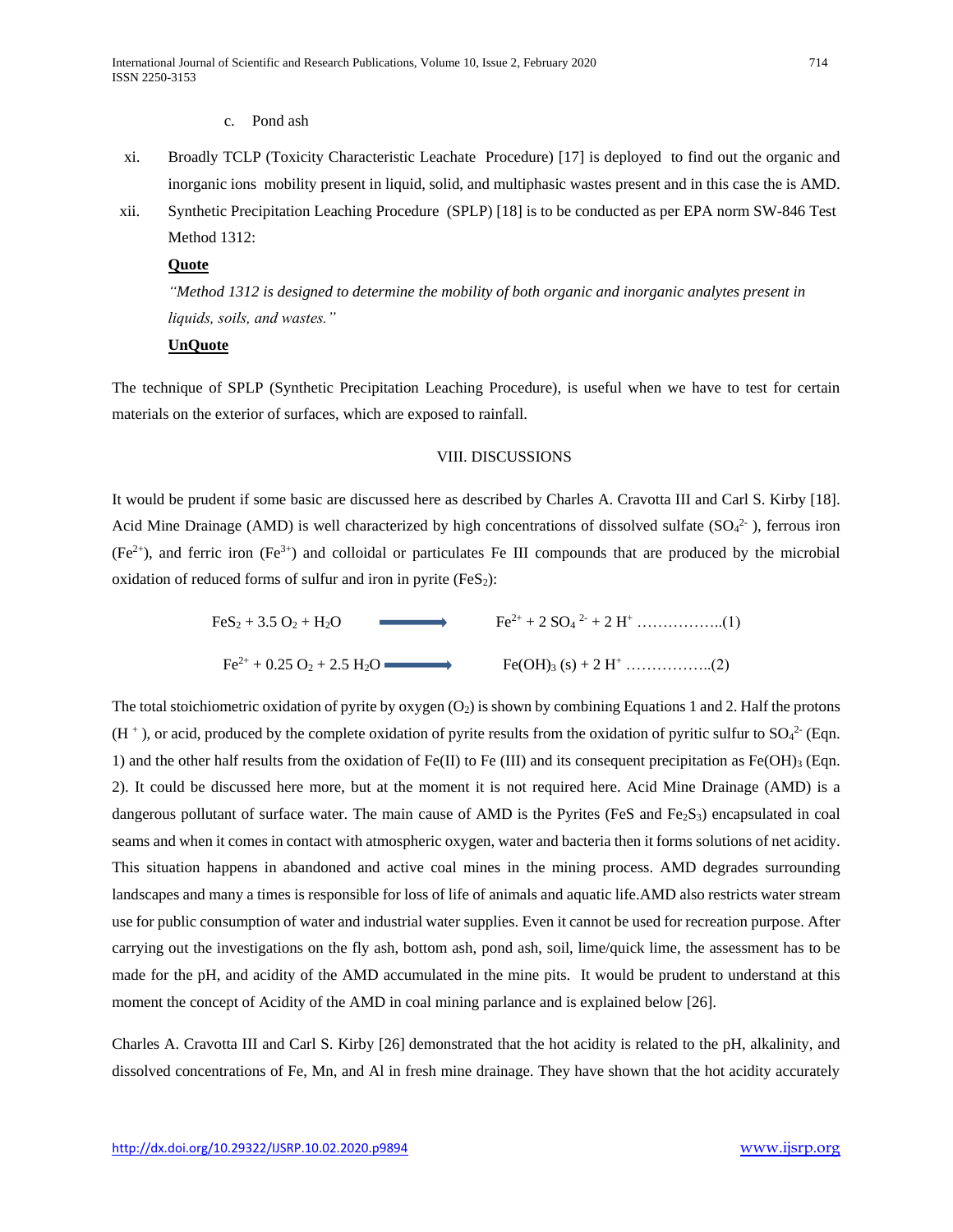indicates the potential for pH to decrease to acidic values after complete oxidation of Fe and Mn, and it indicates the excess alkalinity or that required for neutralization of the sample.

Computation of Acidity and Net alkalinity is very well explained by Charles A. Cravotta III and Carl S. Kirby [26]. The acidity due to metals was computed from pH and dissolved metals concentrations in milligrams per litre based on certain calculations the quantity of neutralising material such as lime/ quick lime is estimated and mixed with engineering tools in the mine filled with AMD. This is one of the water-quality measure which is useful as a very good estimate of the severity of acid mine drainage. After treatment of mine water with lime and making sure that whole of the AMD has been neutralized, then water is pumped out and discharged to the natural streams to merge with the surroundings. Many a times if the mine is near by an Acetylene production plant, where Calcium Carbide is used as a raw material, the lime sludge discharged by the acetylene plant could be used as a neutralizing material for the AMD. This water can be reused for mining purpose also and this way it would help coal mine industry to conserve its water consumption. This water could also be sent to ponds for creating Fisheries for the local people to start small business there. Alternatively this work could also be a part of CSR activity of the Coal Companies.

## IX. CONCLUSION

This paper has discussed the use of thermal power station coal ash for filling in abandoned coal mines. Further, it emphasises the need of knowing that what parameters are to be tested for the materials and what studies are to be conducted to be used for filing ash in the abandoned coal mines that are duly filled with Acid Mine Drainage (AMD) to avoid the environmental threat imposed by coal ash filling in mines filled with AMD. This paper also covered the understanding of the interaction of thermal power plant coal ash with Acid Mine Drainage (AMD). An emphasis has been made for the requirement for strong planning of the methodology for neutralizing the AMD before discharging into the natural water streams, wet or dry. In the absence of experience available in India with such mine filled with AMD the ash could not be filled in such mines. It has also been stressed in this paper that the guidelines prepared by the regulatory authority need to include the planning and actions for protecting the environment "in and out" of the mines which are filled with Acid Mine Drainage (AMD), which were not covered in the guidelines for filling in mines recently issued by MoEF&CC and CPCB. In this paper a reference has been made for the mine filled with AMD, as such there exists a mine in central India, namely the Gorbi mine which is located in the remotely located Singrauli region. Certainly, other mines could be encountered elsewhere having high sulphur and/or pyrites in coal located in the North Eastern part of India, and these are to be dealt with such strategy.

#### X. ACKNOWLEDGEMENTS

The author is thankful to TERI - The Energy and Resources Institute, New Delhi, India for providing the congenial environment for the creation of such a document. This paper is expected be useful to the Regulatory Authorities as a base document for the preparation of the guidelines for filling ash in the mine which are having problems related to Acid Mine Drainage (AMD).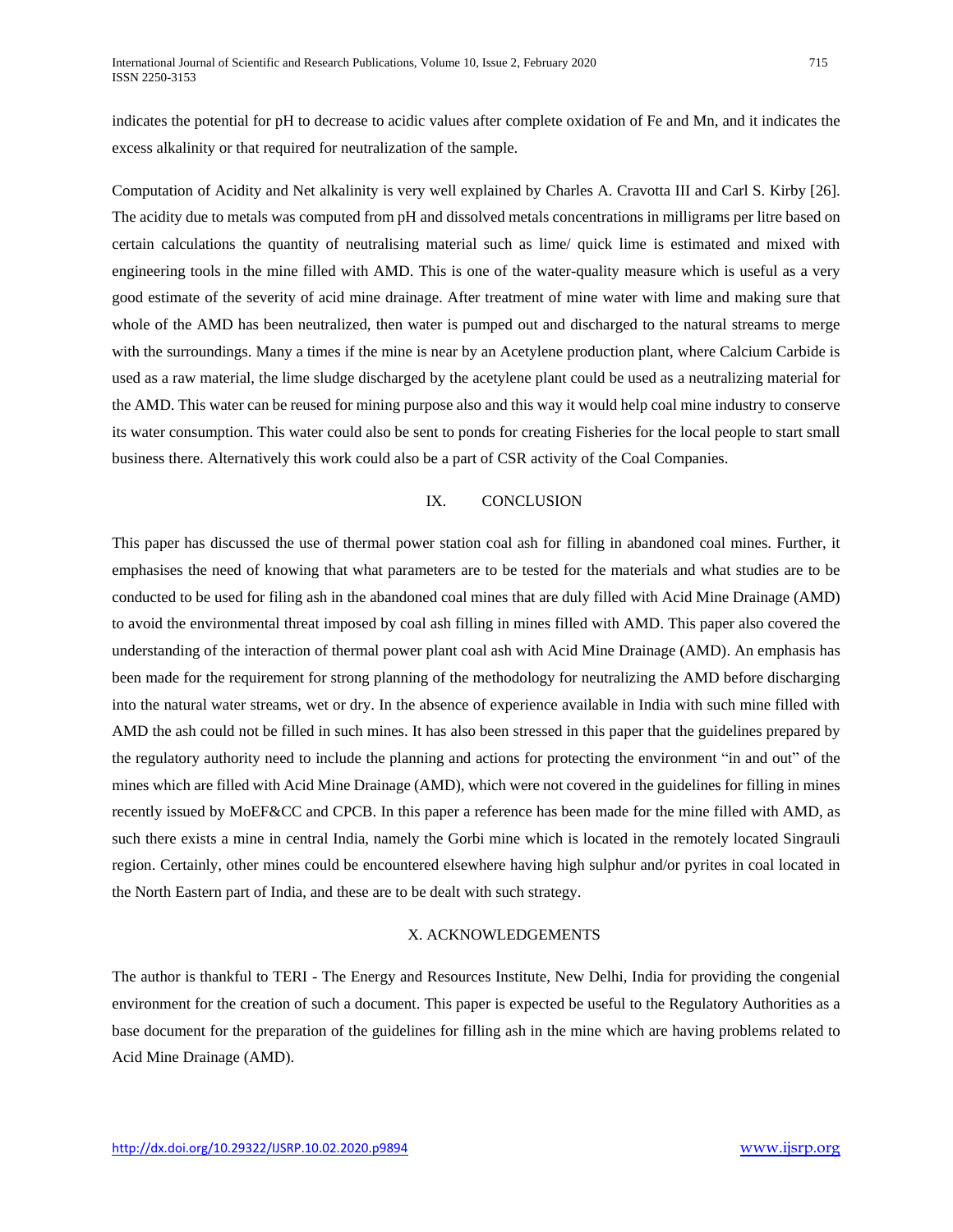#### XI. REFERENCES

- [1] Ministry of Power, Government of India, Power sector at a glance, as on February 19, 2020 [https://powermin.nic.in/en/content/power-sector-glance-all-india.](https://powermin.nic.in/en/content/power-sector-glance-all-india)
- [2] Central Electricity Authority. New Delhi, Report 2017-18 on fly ash generation at coal/lignite based thermal power stations and its utilization in the country for first half of the year, December 2018. [http://www.cea.nic.in/reports/others/thermal/tcd/flyash\\_201718.pdf](http://www.cea.nic.in/reports/others/thermal/tcd/flyash_201718.pdf)
- [3] (G.S.R. 763 (E) [14-09-1999]: Fly ash in construction activities, Responsibilities of Thermal Power Plants and Specifications for use of ash-based products/responsibility of other agencies, Notification, 1999.
- [4] Central Electricity Authority. New Delhi, Report on fly ash generation at coal/lignite based thermal power stations and its utilization in the country for first half of the year 2018-19, , June 2019. [http://www.cea.nic.in/reports/others/thermal/tcd/flyash\\_201819-firsthalf.pdf](http://www.cea.nic.in/reports/others/thermal/tcd/flyash_201819-firsthalf.pdf)
- [5] (G.S.R. 979 (E) [27-08-2003: Fly ash in construction activities, Responsibilities of Thermal Power Plants and Specifications for use of ash-based products/responsibility of other agencies, Notification, 2003.
- [6] G.S.R. 2804 (E) [03-11-2009]: Fly ash in construction activities, Responsibilities of Thermal Power Plants and Specifications for use of ash-based products/responsibility of other agencies, Notification, 2003.
- [7] G.S.R. 254 (E) [25-01-2016]: Fly ash in construction activities, Responsibilities of Thermal Power Plants and Specifications for use of ash-based products/responsibility of other agencies, Notification, 2016.
- [8] Development of Oil Well Cements, K. C. Narang, P. B. Rao, S. K. Dube, S. K. Chopra, H. C. Vivesvaraya, Cement Research Institute of India (Internal Reports and communications-First Experiments Report, 1983).
- [9} Development of Expansive Cement, P. B. Rao, K. C. Narang, P. K. Mandal and S. K. Dube, Cement Research Institute of India, New Delhi, India. A CRI - publication, 1984,
- [10] Study on NTPC Fly ashes Potentials for utilization in manufacture. A.K. Sinha, S.K. Dube; Proceedings National Workshop on Coal Ash utilization in India, I-157, June 28th, 1988. Department of Power, Government of India, Central Electricity Authority, & National Thermal Power Corporation Ltd. New Delhi, India.
- [11] An Insight into Flyash-Lime-Gypsum System in relation to fly ash brick manufacture: Effect of variation of temperature, pressure & composition.
	- S. K. Dube and U.C. Bhakta, Proceedings National Workshop on Coal ash utilization in India,
- [12] Directorate General of Mine Safety (DGMS) Government of India Guidelines: <http://www.dgms.net/Notified%20Draft%20Coal%20Mines%20Regulation%202011.pdf>
- [13] Ministry of Environment, Forest and Climate Change, Government of India; Guidelines issues by MoEF&CC *vide* it's Office memorandum F. No. 22-13/2019-IA-III dated 28<sup>th</sup> August 2019 for disposal/utilization of Fly Ash for reclamation of Low Lying Areas and in stowing of Abandoned mines/Quarries [http://environmentclearance.nic.in/writereaddata/public\\_display/circulars/KC9W7MKA\\_OM%20Flyash%20Final.pdf](http://environmentclearance.nic.in/writereaddata/public_display/circulars/KC9W7MKA_OM%20Flyash%20Final.pdf)
- [14] G. F. Brendel, [S. K. Dube](https://scholar.google.com/citations?user=fY1oTVcAAAAJ&hl=en&oi=sra) (Shiv Kumar Dube); An extensive survey has been made where coal ash has been used in back filling the mines. Development of demonstration projects to promote large volume coal ash utilization WATER AND ENERGY INTERNATIONAL, 1998
- [15] Shiv Kumar Dube and Yogesh Gokhale; TERI-NTPC Discourse, Ash Management Division, Corporate Center, Engg. Office Complex, NTPC Limited, Noida (Internal Document): Advanced Methodologies for Ash Utilization in Mines vis-à-vis Environment Protection: A Glimpse of Few Cases from United States and Rehabilitation of mined areas; March 25, 2017
- [16] I. Nawaz; Disposal and Utilization of Fly Ash to Protect the Environment International Journal of Innovative Research in Science, Engineering and Technology (An ISO 3297: 2007 Certified Organization) Vol. 2, Issue 10, October 2013 [https://www.ijirset.com/upload/october/20\\_Disposal.pdf](https://www.ijirset.com/upload/october/20_Disposal.pdf)
- [17] The EPA TCLP: Toxicity Characteristic Leaching Procedure and Characteristic Wastes (D codes) <https://www.epa.gov/sites/production/files/2015-12/documents/1311.pdf>
- [18] The US EPA SPLP procedure; SW-846 Test Method 1312: Synthetic Precipitation Leaching Procedure (SPLP):